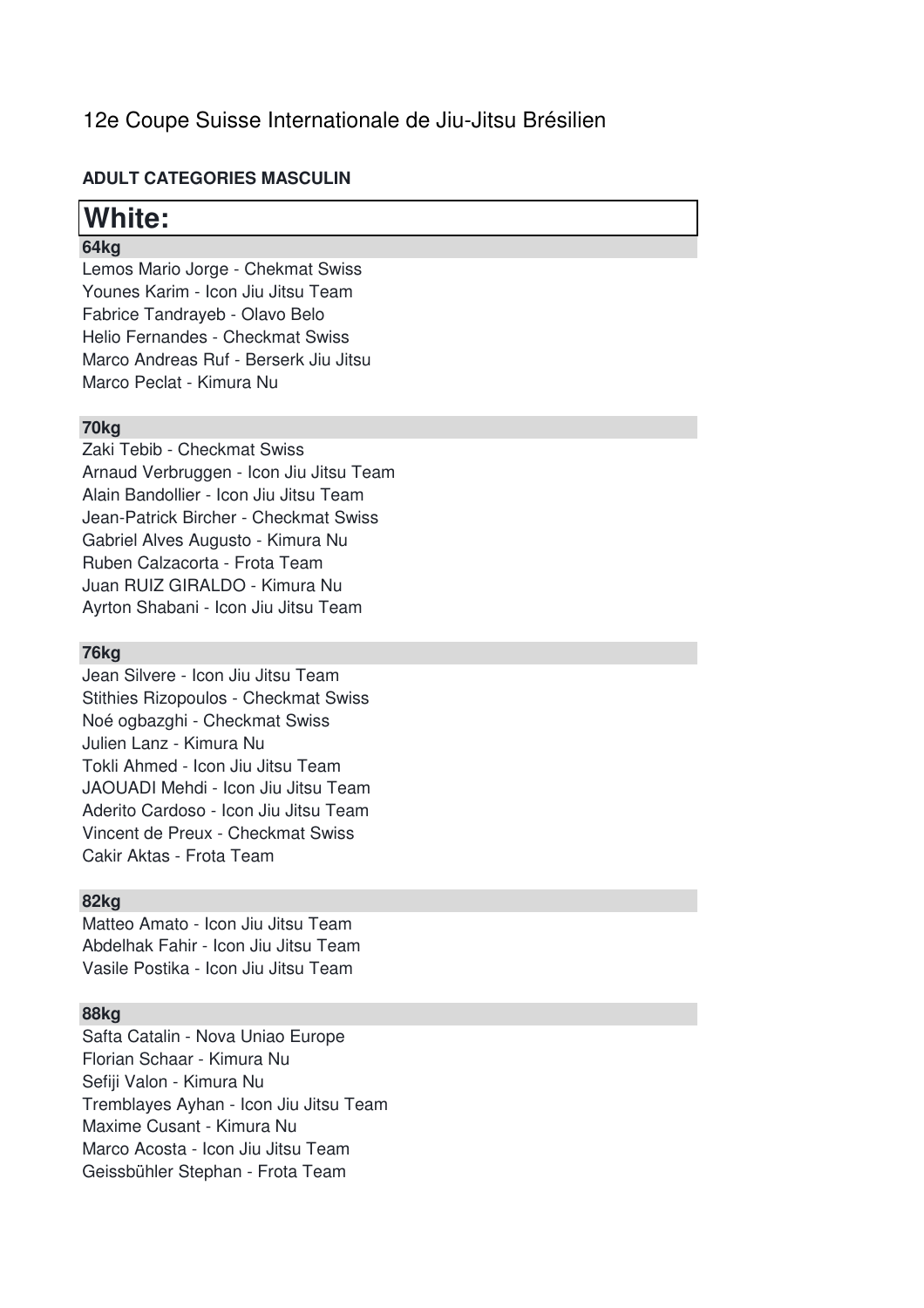#### **94kg**

Sebastien Sage - Icon Jiu Jitsu Team Timo Kyburz - Frota Team Sammy Santos - Icon Jiu Jitsu Team Leandro da Silva - Icon Jiu Jitsu Team

#### **100kg**

Steve Baudin - kimura Nu Benjamin Gaggini - Nova Uniao Europe BENATTIA Najib - Icon Jiu Jitsu Team

#### **+100kg**

## **Blue:**

### **64kg**

#### **70kg**

Sacha Détruche - Checkmat Swiss Matthew Gaspare - Checkmat Swiss Daniel Arada - Icon Jiu Jitsu Team Yanick Leite - Checkmat Swiss Nicolau Humberto - icon Jiu Jitsu Team Alex Rey - Icon Jiu Jitsu Team

#### **76kg**

Jeffrey Capelle - Icon Jiu Jitsu Team Louis Kalbfuss - Icon Jiu Jitsu Team Romario Sobreira Amorim - Nova Uniao Europe Jonathan Schoeni - Icon Jiu Jitsu Team Malekhai Terron - Icon Jiu Jitsu Team Osvaldo Santos - icon Jiu Jitsu Team

#### **82kg**

Carlos Travieso Muniz - Checkmat Swiss Romain Schaffter - Kimura Nu Matheus Santos Moraes - Icon Jiu Jitsu Team Juan Teixeira - Icon Jiu Jitsu Team Laurent Zach - Frota Team Patryk Nowak - Kimura Nu

#### **88kg**

Charles Perruchoud - Checkmat Swiss Ayrton Djambo - Icon Jiu Jitsu Team Marvin Contenta - Icon Jiu Jitsu Team Ricardo Magalhaes - Icon Jiu Jitsu Team Sandrino Cotovio - Kimura Nu

#### **94kg**

SEVE Aymeric - Basel Bjj Dylan Huber - Icon Jiu Jitsu Team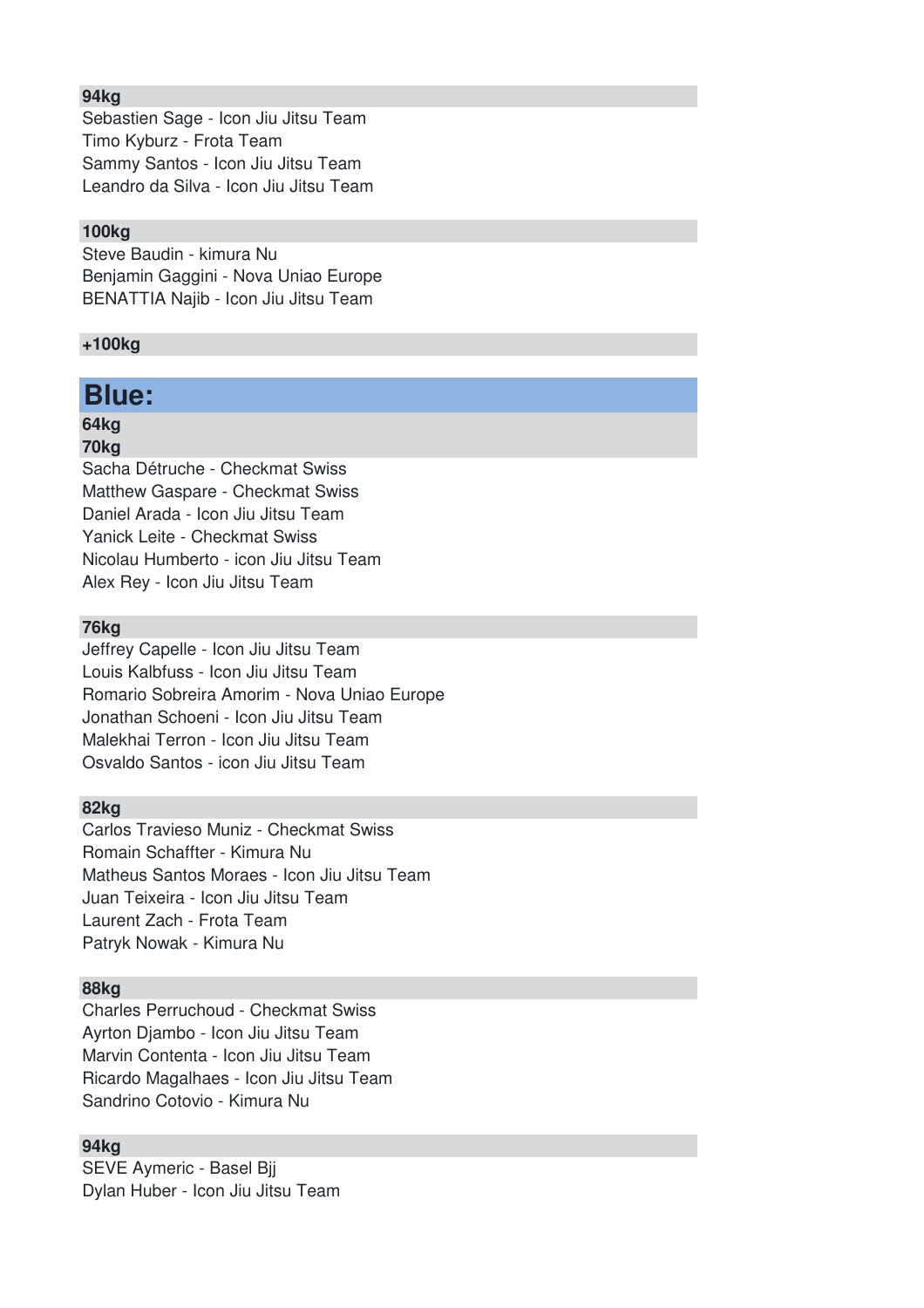#### **100kg +100kg**

Arijan Qerimi - Nova Uniao Europe Louis Neeser - Frota Team Purple:

## **64kg**

### **70kg**

Jefferson Siqueira - Equipe Monteiro Avec Haroun - Icon Jiu Jitsu Team

## **76kg**

Alvaro Pernas - New Nation

## **82kg**

**88kg**

David Rivera - Kimura Nu

## **94kg**

Ahmed Youssefzai - Icon Jiu Jitsu Team **100kg +100kg**

## **Brown/Black :**

#### **70kg**

Claudemir de Souza - Icon Jiu Jitsu Team Bruno Costa - Dela Riva Suisse

### **82kg**

Ilke Bulut - Icon Jiu Jitsu Team Victor Cardoso - Icon Jiu Jitsu Team Mathias Werren - Icon Jiu Jitsu Team

### **94kg**

Karim Khalifa - Checkmat Swiss Clément Figoni - Kimura Nu Uros Dumanovic - Frota Team Cesar Stefen - Icon Jiu Jitsu Team

## **+94kg**

Danny Feliz - Icon Jiu Jitsu Team Paulo Henrique Simeao da Silva - Nova Uniao

# **MASTER CLASSES**

**Master 1 and 2 together (30-40 years)**

## **White:**

**70kg**

Thomas Buisine - Gracie Barra Damien Gloumeau - Icon Jiu Jitsu Team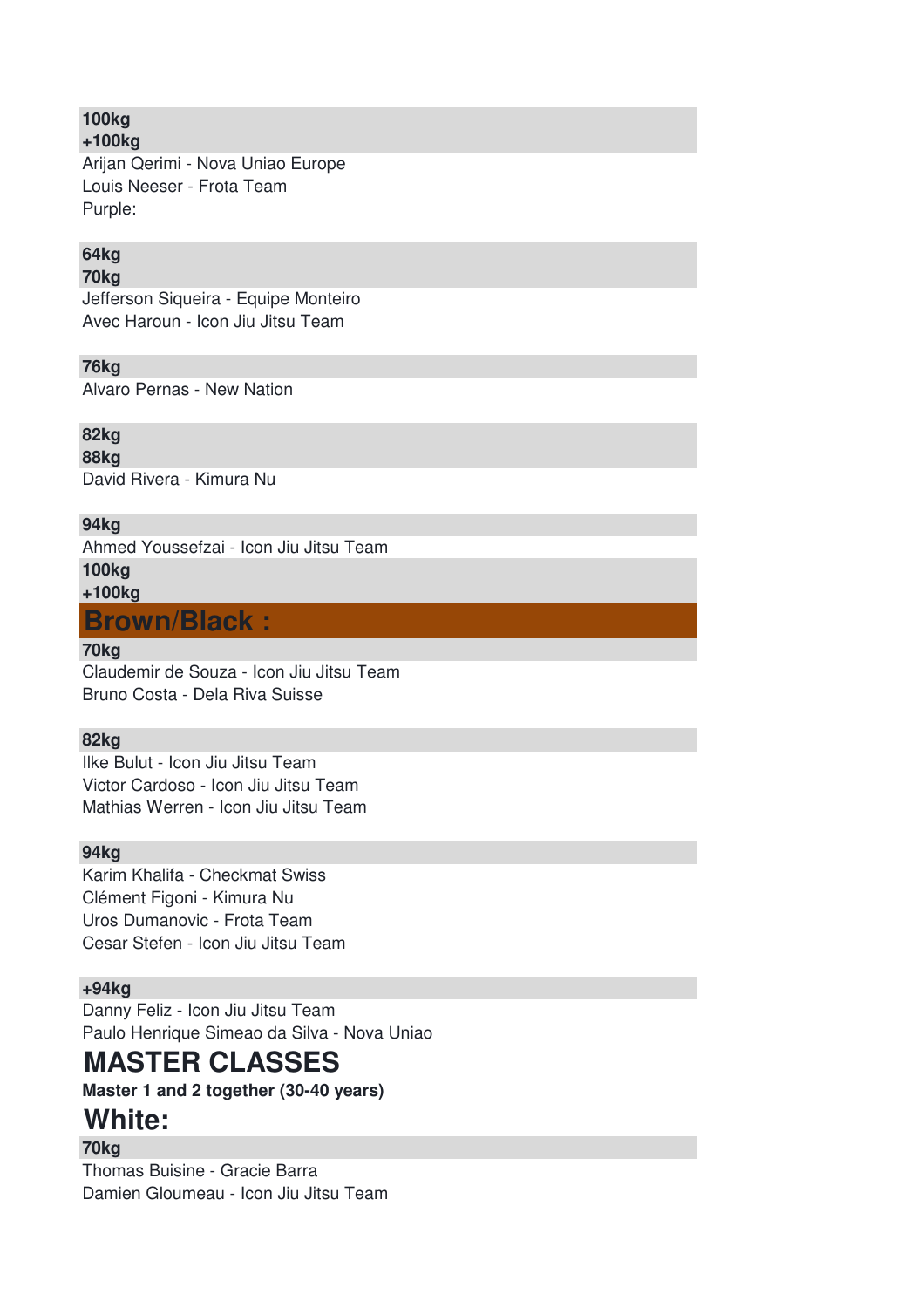Esteban Ruiz - Gracie Barra Morad Vogt - Chekcmat Swiss

#### **82kg**

christophe hufschmid - Checkmat Swiss Laurent Flachet - Icon Jiu Jitsu Team Boudjadja Rachid - Gracie Barra Messi Yann - Icon Jiu Jitsu Team Moreira Steve - Icon Jiu Jitsu Team Emre Nergiz - Kimura Nu Widmer Joel - Nova Uniao Europe Daniel Galli - Frota Team

#### **94kg**

Morillon Fabrice - Nova Uniao Europe Andre Carvalho - Checkmat Swiss **+94kg**

## **Blue:**

## **70kg**

**82kg**

Beuret David- Icon Jiu Jitsu Team Vonlanthen Damien - Icon Jiu Jitsu Team Martin Boiron - Checkmat Swiss Mortier Mickael - Gracie Barra lemonnier Samuel - Icon Jiu JItsu Team Sebastien Franz - Icon Jiu Jitsu Team

#### **94kg**

Jeremie Fisher - Checkmat Swiss Mohamed Said - Icon Jiu Jitsu Team Davide Bellini - In Out Bjj Stephane Detraz - Icon Jiu Jitsu Team

**+94kg**

Lagrange Fabien - Icon Jiu Jitsu Team

## **Purple:**

**70kg**

**82kg** Arnaud Langenstein - Checkmat Swiss Everton Borges - Frota Team Luciano Freire - Icon Jiu Jitsu Team Patrick Baumgartner - Icon Jiu Jitsu Team Kareen Nour - Icon Jiu Jitsu Team

**94kg +94kg**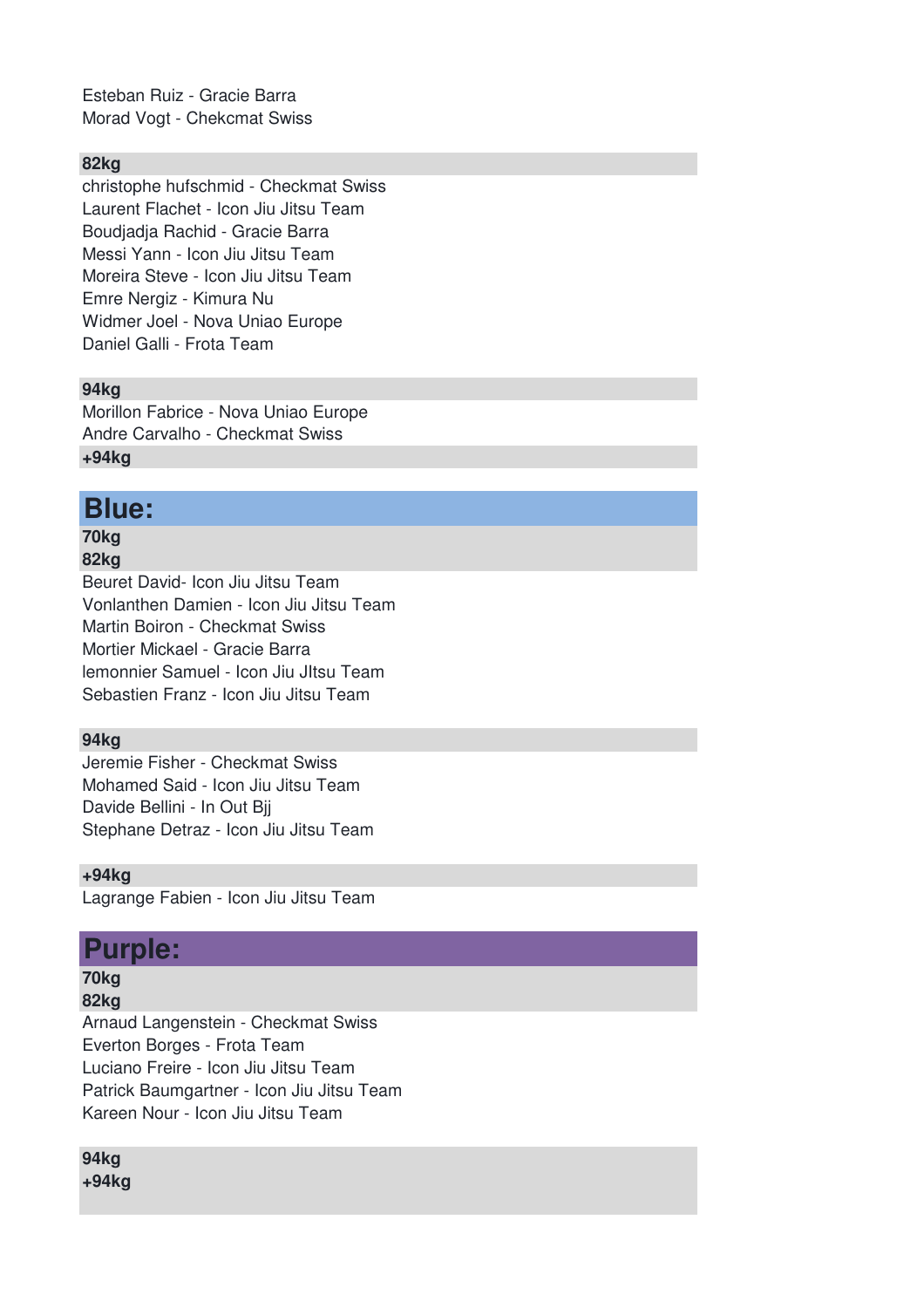# **From master 3 (from 41 years) White:**

**70kg 82kg**

Hardy Steve - Gracie Barra

**94kg**

**+94kg**

## **Blue:**

**70kg 82kg**

## **94kg**

Raphael Bonjour - Icon Jiu Jitsu Team Giorgio Vardanega - Checkmat Swiss

# **+94kg**

**Purple:**

**70kg**

**82kg** Nicolas Chiche - Gracie Barra **94kg +94kg**

# **WOMAN**

# **White :**

**58,5 kg** Ménage Villard - Kimura Nu **64kg** Naara Terrenzani - Frota Team

## **+64kg**

Stephanie Claire - Icon Jiu Jitsu Team Rosana Géroudet - Kimura Nu Maria Rybak - Carlson Gracie Uk

## **Blue :**

**58,5 kg 64kg +64kg**

# **Violet/Marron/Noire**

**58,5 kg 64kg +64kg** Pereira Vanessa - Kimura Nu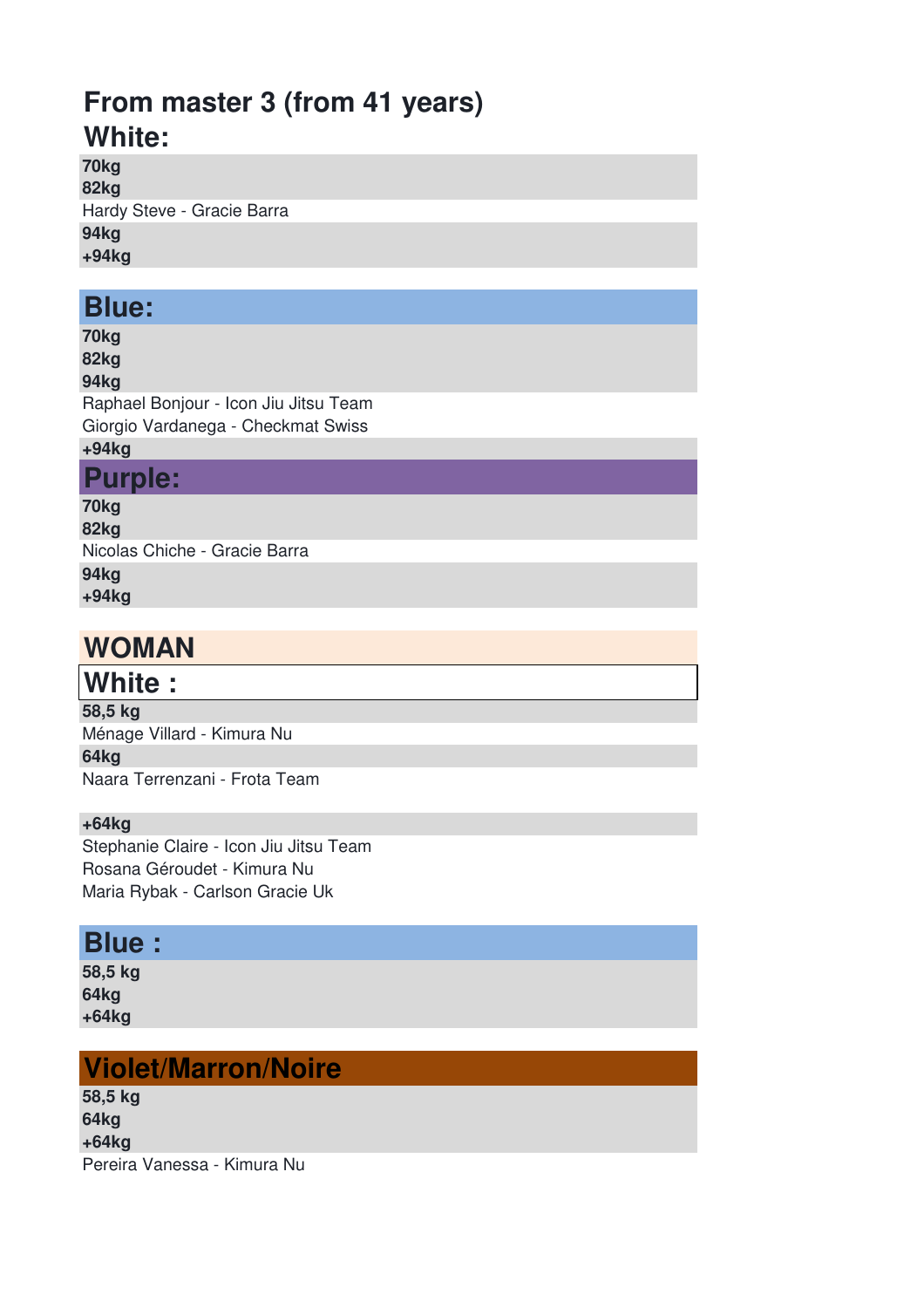# **JUNIORS (16/17) White**

## **64kg**

Andres Payer - Frota Team Alexandros Arghyros - Icon Jiu Jitsu Team Yoann Candolfi - Icon Jiu Jitsu Team Ali Hame - Frota Team Olivier Sari - Frota Team **-74kg** Bruno Silva - Icon Jiu Jitsu Team Joao Pedro - Icon Jiu Jitsu Team lorik Nazmiu - Tonu-up crossfit&fight **+74kg**

## **Blue**

64kg 74kg +74kg

# **JUVENILE:**

## **6/7 YEARS:**

## **27kg**

Pantani Alessandro - Kimura Nu Alyssia Mendes - Kimura Nu Santos Angelo - Icon Jiu jitsu Team Khac Vu Khac - Kimura Nu Maria Lahuerta - Icon Jiu Jitsu Team Mailys Realini - Icon Jiu Jitsu Team Alana Gurtner - Icon Jiu Jitsu Team William Petroff - Kimura Nu DANG Léo - Kimura Nu Mathys Pettinà - kimura Nu Morgane Wüthrich - Icon Jiu Jitsu Team Shmitt Corentin - Tonu-up crossfit&fight Sccoppettone Dennis - Tonu-up crossfit&fight Briones Jordan - Tonu-up crossfit&fight Andachi Belen - Tonu-up crossfit&fight Aryon Muller - Tonu-up crossfit&fight Enzo dos Santos - Icon Jiu Jitsu Team

#### **33,200kg +33,200kg**

## 8/9/10 YEARS:

#### **33kg**

Bryan Dolt - Kimura Nu Sacha Cuttat - New Nation Aydan Angiolilli - Icon Jiu Jitsu Team Keyron Busso - Kimura Nu Arès Rouilly-Pythoud - Kimura Nu